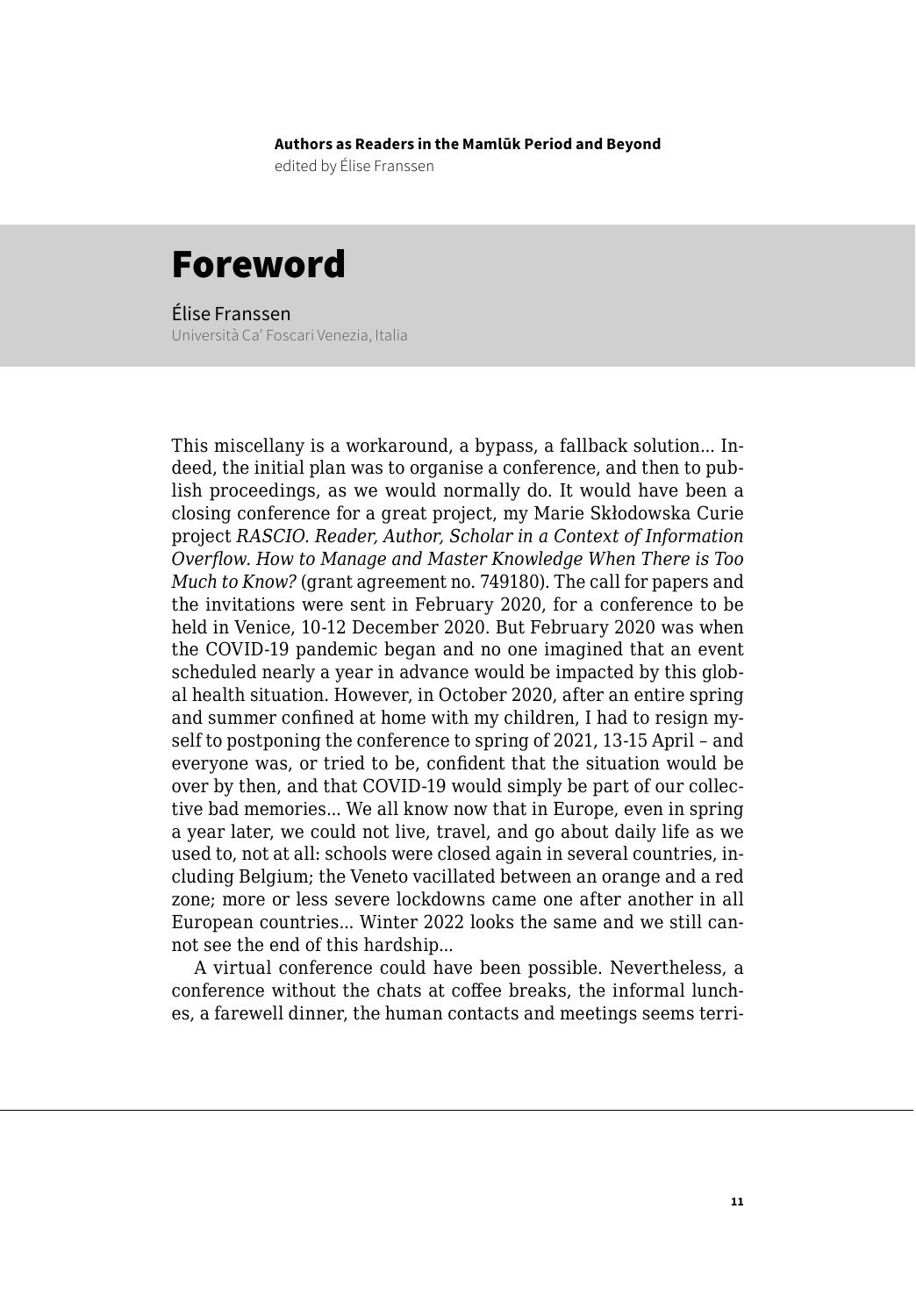bly sad to me. I have taken part in conferences as a remote speaker, and it has always been a very strange experience. Even if I am convinced that for environmental reasons, it is often better not to travel and to take part in conferences while at home, I could not imagine that the social apex of this project, in which I invested so much personally, intellectually and emotionally, would come to a close when I was sitting alone, at home; this was not an option. I decided to publish these "non-proceedings of a non-conference" in a surrealist – maybe surrealistic! – way, instead. If we are missing the conviviality of the conference anyway, we will at least want to have a written trace of the contributions from which more people can benefit and have the chance to read and reread.

And so here is the result. A journey from Antiquity to the nineteenth century across authors' tricks and habits, tastes and methodology; a journey through the Arab-Turkish world and Europe; a journey passing by belles-lettres, medicine, correspondence, theology, and history; in brief, a wide spectrum of authors, genres, and epochs, deepening our understanding of the peculiar readers that are authors, and showing us that reading habits of people who write are often similar across the borders of place and time.

This pluri- and inter-cultural approach is comparable to that of Jürgen Paul and David Durand-Guédy, in their interesting workshop *By One's Own Hand - for One's Own Use* at the CSMS (Centre for the Study of Manuscript Cultures, Hamburg University): in February 2020, they gathered specialists of Europe, the Arab world, the Iranian world, and the Turkish world, as well as of Chinese and Japanese cultures, of Hebrew manuscripts, and of Old Babylonian texts, for this interesting event. The workshop focused on manuscripts and texts for one's personal use, whether utilitarian or for pleasure, and the proceedings, which promise to be very rich, are forthcoming (*Writing for oneself*. Berlin: de Gruyter. Studies in Manuscript Cultures); if you are reading this, you may well find their book interesting and I encourage you to seek it out.

I would like to thank all the authors who have replied positively to my request despite the tight schedule and who appear in the table of contents of this book: Frédéric Bauden, Mehdi Berriah, Yehoshua Frenkel, Michèle Goyens, Jaakko Häameen-Anttila, Stefan Leder, and Nazlı Vatansever. I am very grateful for their participation and I very much hope to meet in person in the near future. I would also like to express my gratitude to those who had planned to take part in the conference, but had to decline my offer to include their paper: Olly Akkermann, Thomas Bauer, Fozia Bora, Caterina Bori, Roger Chartier, Carine Juvin, Ahmed al-Rahim, Adam Talib, Gowaart Vandenbossche, Tania van Hemelryck, Dirk Van Hulle, and Güllü Yıldız. I appreciate their frankness, understand their difficulties and hope to meet soon, in person.